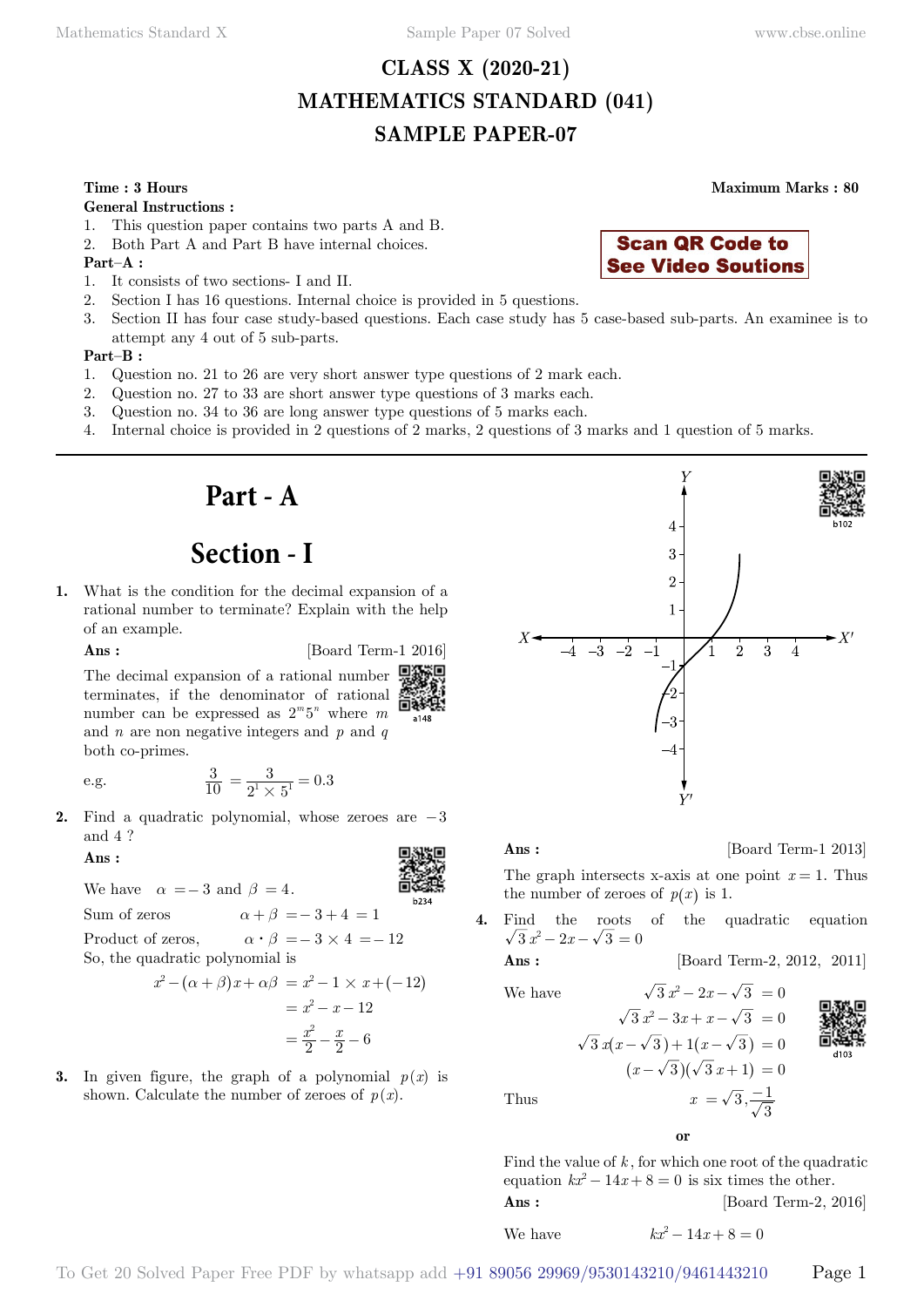Let one root be  $\alpha$  and other root be  $6\alpha$ .

Sum of roots,  $\alpha + 6\alpha = \frac{14}{k}$ 

$$
7\alpha = \frac{14}{k} \text{ or } \alpha = \frac{2}{k} \qquad ...(1)
$$

 $d104$ 

Product of roots,  $\alpha (6\alpha) = \frac{8}{k}$  or  $6\alpha^2 = \frac{8}{k}$  ...(2)

Solving  $(1)$  and  $(2)$ , we obtain

$$
6\left(\frac{2}{k}\right)^2 = \frac{8}{k}
$$
  
\n
$$
6 \times \frac{4}{k^2} = \frac{8}{k}
$$
  
\n
$$
\frac{3}{k^2} = \frac{1}{k}
$$
  
\n
$$
3k = k^2
$$
  
\n
$$
3k - k^2 = 0
$$
  
\n
$$
k[3 - k] = 0
$$
  
\n
$$
k = 0 \text{ or } k = 3
$$

Since 
$$
k = 0
$$
 is not possible, therefore  $k = 3$ .

5. Is series 
$$
\sqrt{3}, \sqrt{6}, \sqrt{9}, \sqrt{12}, \dots
$$
 an AP? Give reason.  
Ans: [Board Term-2 2015]

回游回 Let common difference be *d* then we have

$$
d = a_2 - a_1 = \sqrt{6} - \sqrt{3} = \sqrt{3}(\sqrt{2} - 1)
$$
  
\n
$$
d = a_3 - a_2 = \sqrt{9} - \sqrt{6} = 3 - \sqrt{6}
$$
  
\n
$$
d = a_4 - a_3 = \sqrt{12} - \sqrt{9} = 2\sqrt{3} - 3
$$

As common difference are not equal, the given series is not in AP.

 **o**

What is the next term of an AP  $\sqrt{7}$ ,  $\sqrt{28}$ ,  $\sqrt{63}$ , ....? **Ans :** [Board Term-2 Foreign 2014]

Let the first term of an AP be *a* and common difference be *d*.

 $Here,$ 

Here,  
\n
$$
a = \sqrt{7}, a + d = \sqrt{28}
$$
\n
$$
d = \sqrt{28} - \sqrt{7} = 2\sqrt{7} - \sqrt{7}
$$
\n
$$
= \sqrt{7}
$$
\nNext term =  $\sqrt{63} + \sqrt{7}$   
\n
$$
= 3\sqrt{7} + \sqrt{7} = 4\sqrt{7}
$$
\n
$$
= \sqrt{7 \times 16}
$$
\n
$$
= \sqrt{112}
$$

**6.** In Figure, *DE* || *BC* . Find the length of side *AD*, given that  $AE = 1.8$  cm,  $BD = 7.2$  cm and  $CE = 5.4$  cm.



Since *DE* || *BC* we have

$$
\frac{AD}{DB} = \frac{AE}{EC}
$$

Substituting the values, we get

$$
\frac{AD}{7.2} = \frac{1.8}{5.4}
$$
  
AD =  $\frac{1.8 \times 7.2}{5.4} = \frac{12.96}{5.4} = 2.4$  cm

**7.** If the mid-point of the line segment joining the points *A*(3,4) and *B*( $k$ ,6) is *P*( $x$ ,  $y$ ) and  $x + y - 10 = 0$ , find the value of *k* .

 **Ans :** [Board 2020 OD Standard]

If  $P(x, y)$  is mid point of  $A(3, 4)$  and  $B(k, 6)$ , then we have

$$
\frac{3+k}{2} = x
$$
 and  $y = \frac{4+6}{2} = \frac{10}{2} = 5$ 

Substituting above value in  $x + y - 10 = 0$  we have

*k* 2 <sup>3</sup> 5 10 <sup>+</sup> + − <sup>=</sup> <sup>0</sup> *k* 2 <sup>3</sup> <sup>+</sup> <sup>=</sup> <sup>5</sup> 3 + *k* = 10 & *k* = 10 − 3 = 7

**8.** The ordinate of a point *A* on y-axis is 5 and *B* has co-ordinates  $(-3, 1)$ . Find the length of *AB*.<br>**Ans**: [Board Terro

[Board Term-2 2014]

We have  $A(0,5)$  and  $B(-3, 1)$ .

Distance between *A* and *B* ,

$$
AB = \sqrt{(x_2 - x_1)^2 + (y_2 - y_1)^2}
$$
  
=  $\sqrt{(-3 - 0)^2 + (1 - 5)^2}$   
=  $\sqrt{0 + 16}$ 

$$
= \sqrt{(-3-0)^2 + (1-5)^2}
$$
  
=  $\sqrt{9+16}$   
=  $\sqrt{25} = 5$ 

**9.** If  $\sec \theta \cdot \sin \theta = 0$ , then find the value of  $\theta$ .

**Ans :** [Board Term-1 2016]

We have  $\sec \theta \cdot \sin \theta = 0$ 

$$
\frac{1}{\cos \theta} \cdot \sin \theta = 0
$$

$$
\frac{\sin \theta}{\cos \theta} = 0
$$

 $\tan \theta = 0 = \tan 0^{\circ}$ 

Thus  $\theta = 0^{\circ}$ 

**10.** If *A* and *B* are acute angles and  $\sin A = \cos B$ , then find the value of  $A + B$ .

$$
Ans : \qquad \qquad [\text{Board Term-1 2016}]
$$

We have  $\sin A = \cos B$  $\sin A = \sin(90^\circ - B)$  $A = 90^{\circ} - B$ 

**11.** If  $\tan(A + B) = \sqrt{3}$  and  $\tan(A - B) = \frac{1}{\sqrt{3}}$ ,  $A > B$ , then the value of 4 is then the value of *A* is ......... .

 $A + B = 90^{\circ}$ 

We have  $\tan (A + B) = \sqrt{3}$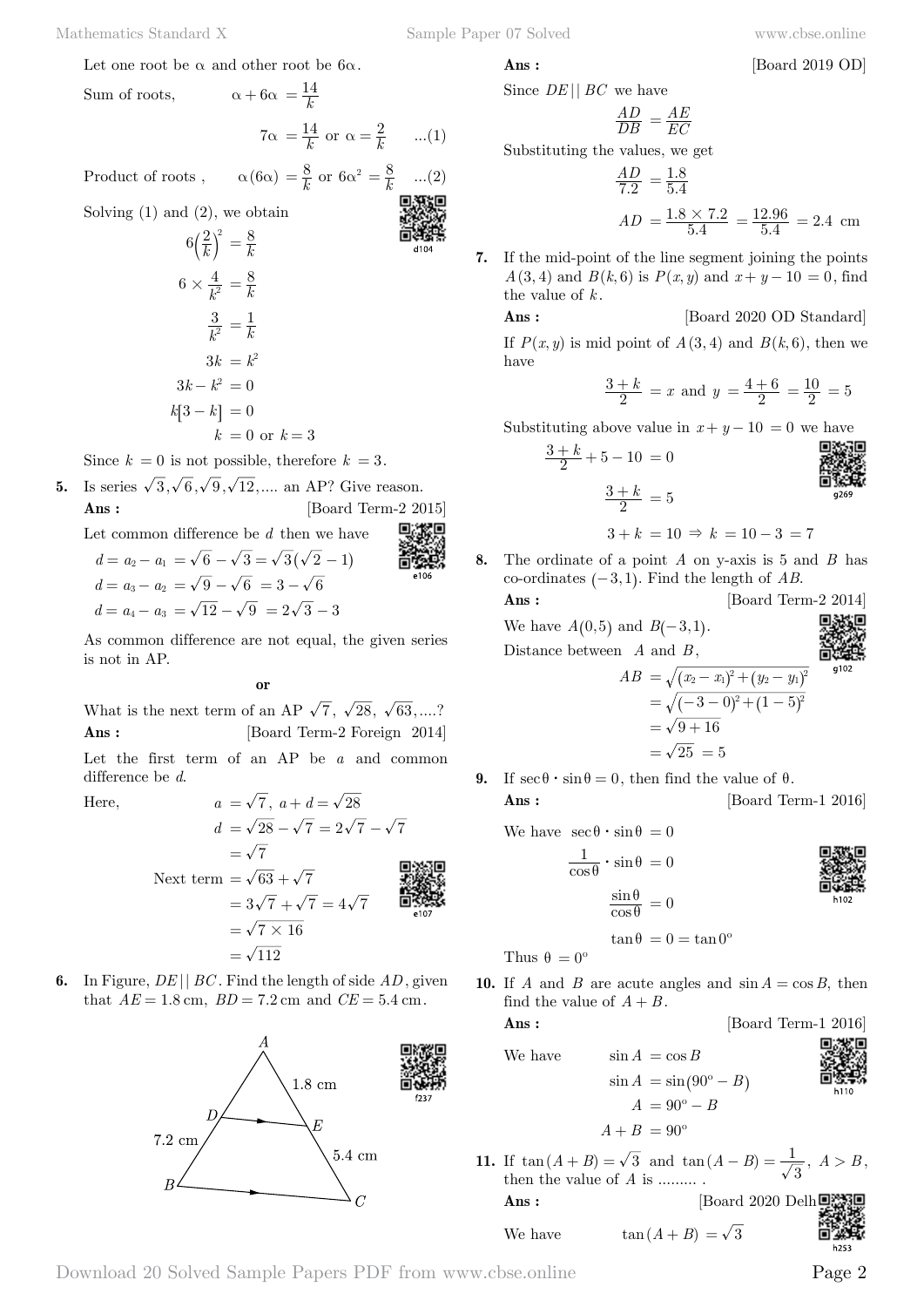$$
= \tan 60^{\circ}
$$

Hence,  
\n
$$
A + B = 60^{\circ} \qquad ...(1)
$$
\n
$$
Again, \qquad \tan(A - B) = \frac{1}{\sqrt{3}}
$$
\n
$$
= \tan 30^{\circ}
$$

 $A - B = 30^{\circ}$  ...(2) Adding equation (1) and (2) we get  $2A = 90^{\circ} \Rightarrow A = 45^{\circ}$ 

12. Two tangents making an angle of  $60^{\circ}$  between them are drawn to a circle of radius  $\sqrt{3}$  cm, then find the length of each tangent.

**Ans :** [Board, Term-2, 2013]

As per the given question we draw the figure as below.



*OA* <sup>=</sup>

Since.

Since,

\n
$$
\tan \theta = \frac{A}{AP}
$$
\n
$$
\tan 30^{\circ} = \frac{OA}{AP}
$$
\n
$$
\frac{1}{\sqrt{3}} = \frac{\sqrt{3}}{AP}
$$
\n
$$
AP = \sqrt{3} \times \sqrt{3} = 3 \text{ cm.}
$$
\nor

In figure, *AP* and *BP* are tangents to a circle with centre *O*, such that  $AP = 5$  cm and  $\angle APB = 60^{\circ}$ . Find the length of chord *AB* .

**Ans :** [Board Term-2 Delhi 2016]

 $\overline{B}$ 

Since length of 2 tangents drawn from an external point to a circle are equal, we have

 $\overline{O}$ 

$$
PA = PB
$$
  
Thus  $\angle PAB = \angle PBA = 60^{\circ}$   
Hence  $\triangle PAB$  is an equilateral triangle.  
Therefore  $AB = PA = 5$  cm.



**13.** Two coins of diameter 2 cm and 4 cm respectively are kept one over the other as shown in the figure, find the area of the shaded ring shaped region in square cm.



Area of circle = 
$$
\pi r^2
$$
  
Area of the shaded region =  $\pi (2)^2 - \pi (1)^2$ 

 $= 4\pi - \pi = 3\pi$  sq cm

 **o**

The diameter of two circle with centre *A* and *B* are 16 cm and 30 cm respectively. If area of another circle with centre  $C$  is equal to the sum of areas of these two circles, then find the circumference of the circle with centre *C*.

**Ans :** [Board Term-2 2012]

Let the radius of circle with centre *C* be *r* . According to question we have,

$$
\pi (8)^2 + \pi (15)^2 = \pi r^2
$$
  
64 $\pi$  + 225 $\pi$  =  $\pi r^2$   
289 $\pi$  =  $\pi r^2$   
 $r^2$  = 289°°

 $= 289$  or  $R = 17$  cm

Circumference of circle

$$
2\pi r = 2\pi \times 17
$$

$$
= 34\pi \text{ cm}
$$

**14.** The radii of two cylinders are in the ratio  $2 \div 3$  and their heights are in the ratio  $5 \div 3$ , find the ratio of their volumes.

**Ans :** [Board Term-2 2012]

Volume of 2<sup>nt</sup>cylinder  
\nVolume of 2<sup>nd</sup>cylinder 
$$
= \frac{\pi r_1^2 h_1}{\pi r_2^2 h_2}
$$
  
\n $= \left(\frac{r_1}{r_2}\right)^2 \times \frac{h_1}{h_2}$   
\n $= \left(\frac{2}{3}\right)^2 \times \frac{5}{3}$   
\n $= \frac{4}{9} \times \frac{5}{3} = \frac{20}{27}$ 

 $= 20 \div 27$ 

**15.** Find the mean of the data using an empirical formula when it is given that mode is 50.5 and median in 45.5. **Ans :** [Board Term-1 2015]

| Mode,      | $M = 50.5$                        |    |
|------------|-----------------------------------|----|
| Median,    | $M_d = 45.5$                      |    |
| <b>Now</b> | $3M_d = M_o + 2M$                 |    |
|            | $3 \times 45.5 = 50.5 + 2M$       | n1 |
| Mean,      | $M = \frac{136.5 - 50.5}{2} = 43$ |    |



Hence mean is 43.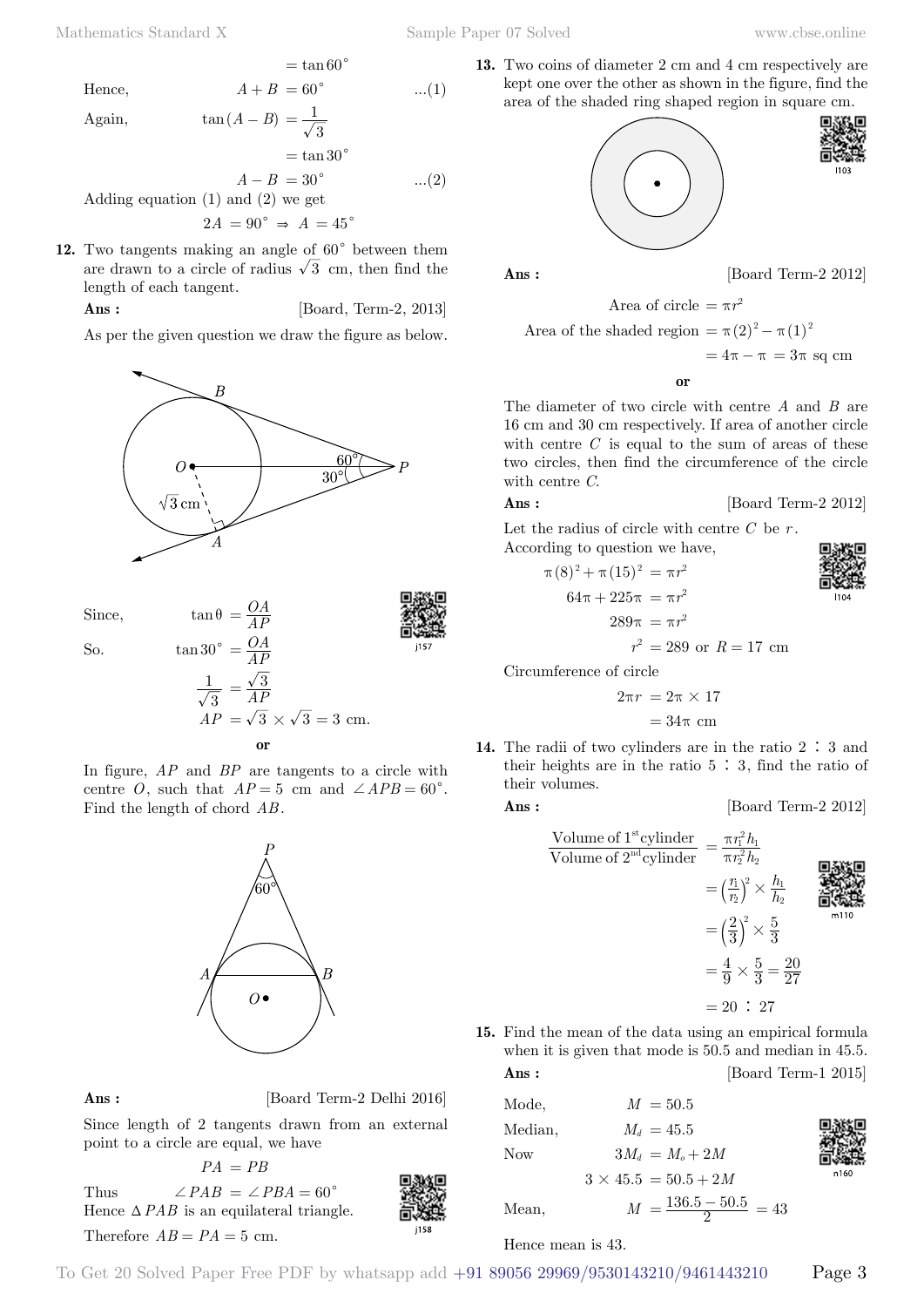**16.** Cards marked with number 3, 4, 5, ..........., 50 are placed in a box and mixed thoroughly. A card is drawn at random from the box. Find the probability that the selected card bears a perfect square number. **Ans :** [Board Term-2 2016]

Total number of outcomes,

 $n(S) = 48$ 

Favourable outcomes are 4, 9, 16, 25, 36 and 49. No. of favourable outcomes,

$$
n(E) = 6
$$

*P*(perfect square number),

$$
P(E) = \frac{n(E)}{n(S)} = \frac{6}{48} \text{ or } = \frac{1}{8}
$$
  
or

20 tickets, on which numbers 1 to 20 are written, are mixed thoroughly and then a ticket is drawn at random out of them. Find the probability that the number on the drawn ticket is a multiple of 3 or 7.

**Ans :** [Board Term-2 Foreign 2016]

Total number of cases,

$$
n(S) = 20
$$



Favourable outcome,

$$
E\ = \{3,6,7,9,12,14,15,18\}
$$

Number of favourable cases,

 $n(E) = 8$ Required probability,

$$
P(E) = \frac{n(E)}{n(S)} = \frac{8}{20} = \frac{2}{5}
$$

# **Section II**

**Case study-based questions are compulsory. Attempt any 4 sub parts from each question. Each question carries 1 mark.**

**17.** The Republic Day parade, first held in 1950, has been a yearly ritual since. The parade marches from the Rashtrapati Bhawan along the Rajpath in New Delhi. Several regiments of the army, navy, and air force, along with their bands, march to India Gate. The parade is presided over by the President of India, who is the Commander-in-Chief of the Indian Armed Forces. As he unfurls the tricolour, the national anthem is played. The regiments of the Armed Forces then start their march past. Prestigious awards like Kirti Chakra, Ashok Chakra, Paramvir Chakra and Vir Chakra are given out by the President. Nine to twelve different regiments of the Indian Army, in addition to the Navy and Air Force march toward India Gate along with their bands. Contingents of paramilitary forces and other civil forces also participate in the parade.



On 71th republic day parade, captain RS Meel is planing for parade of following two group:

- (a) First group of Army troops of 624 members behind an army band of 32 members.
- (b) Second group of CRPF troops with 468 soldiers behind the 228 members of bikers.

These two groups are to march in the same number of columns. This sequence of soldiers is followed by different states Jhanki which are showing the culture of the respective states.

(i) What is the maximum number of columns in which the army troop can march? 同球同

(a) 8 (b) 16 (c) 4 (d) 32



- (ii) What is the maximum number of columns in which the CRPF troop can march?
	- (a)  $4$  (b) 8 (c) 12 (d) 16
- (iii) What is the maximum number of columns in which total army troop and CRPF troop together can march past?
	- (a) 2 (b) 4
	- (c) 6 (d) 8
- (iv) What should be subtracted with the numbers of CRPF soldiers and the number of bikers so that their maximum number of column is equal to the maximum number of column of army troop?
	- (a) 4 Soldiers and 4 Bikers
	- (b) 4 Soldiers and 2 Bikers
	- (c) 2 Soldiers and 4 Bikers
	- (d) 2 Soldiers and 2 Bikers
- (v) What should be added with the numbers of CRPF soldiers and the number of bikers so that their maximum number of column is equal to the maximum number of column of army troop? (a) 4 Soldiers and 4 Bikers
	- (b) 12 Soldiers and 12 Bikers
	- (c) 6 Soldiers and 6 Bikers
	- (d) 12 Soldiers and 6 Bikers

## **Ans :**

(i) We will find the HCF  $(624, 32) = 16$ 

Thus (b) is correct option.

(ii) We will find the HCF  $(228, 468) = 12$ .

Thus (c) is correct option. According to the question, we have to find out

 $HCF(624, 32, 228, 468) = 4$ 

(iii) Alternatively we can find,

HCF  $(16, 12) = 4$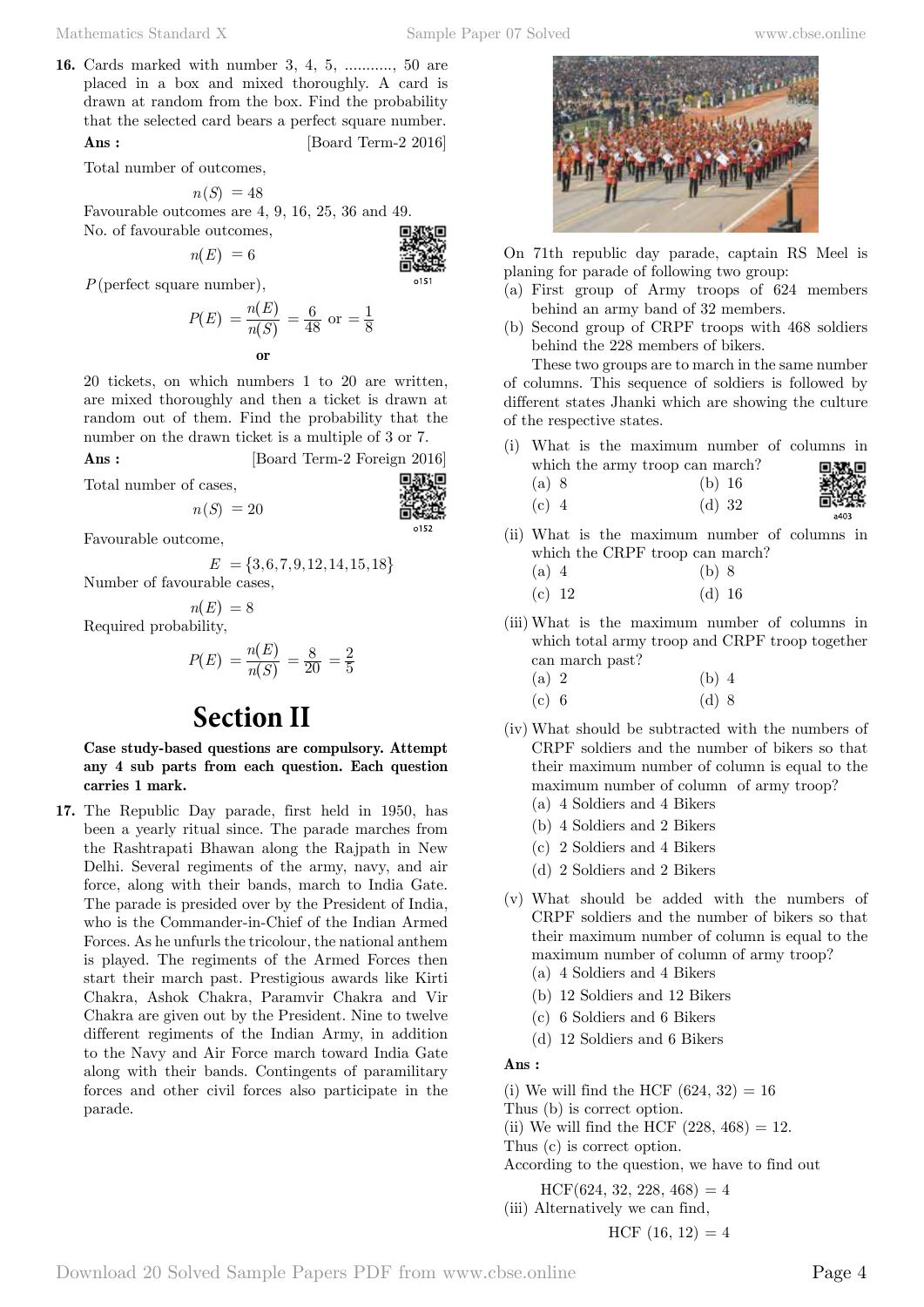Thus (b) is correct option.

(iv) Maximum number of column of army troop is 16. But 228 and 468 are not divisible by 16. If we subtract 4 from 228 and 468, both(224 and 464) are divisible by 16.

Thus (a) is correct option.

(v) Maximum number of column of army troop is 16. But 228 and 468 are not divisible by 16. If we add 12 in 228 and 468, both(240 and 480) are divisible by 16. Thus (b) is correct option.

**18.** Dipesh bought 3 notebooks and 2 pens for Rs. 80. His friend Ramesh said that price of each notebook could be Rs. 25. Then three notebooks would cost Rs.75, the two pens would cost Rs. 5 and each pen could be for Rs. 2.50. Another friend Amar felt that Rs. 2.50 for one pen was too little. It should be at least Rs. 16. Then the price of each notebook would also be Rs.16.



Aditya also bought the same types of notebooks and pens as Dipesh. He paid 110 for 4 notebooks and 3 pens.

- (i) Whether the estimation of Ramesh and Amar is applicable for Aditya?
	- (a) Ramesh's estimation is wrong but Amar's estimation is correct.
	- (b) Ramesh's estimation is correct but Amar's estimation is wrong.
	- (c) Both estimation are correct.
	- (b) Ramesh's estimation is wrong but Amar's estimation is also wrong.
- (ii) Let the cost of one notebook be *x* and that of pen be *y* . Which of the following set describe the given problem ?
	- (a)  $2x + 3y = 80$  and  $3x + 4y = 110$
	- (b)  $3x+2y=80$  and  $4x+3y=110$
	- (c)  $2x + 3y = 80$  and  $4x + 3y = 110$
	- (d)  $3x + 2y = 80$  and  $3x + 4y = 110$

(iii) What is the exact cost of the notebook?

- (a) Rs 10
- (b) Rs 20
- (c) Rs 16
- (d) Rs 24

| c403 |
|------|

- (iv) What is the exact cost of the pen?
	- (a) Rs 10 (b) Rs 20 (c) Rs 16 (d) Rs 24
- (v) What is the total cost if they purchase the same type of 15 notebooks and 12 pens. (a) Rs 410 (b) Rs 200
	- (c) Rs 420 (d) Rs 240

## **Ans :**

(i) Consider the prices mentioned by Ramesh. If the price of one notebook is Rs. 25 and the price of one pen is Rs. 2.50 then,

The cost of 4 notebooks would be :  $4 \times 25 = 100$  Rs

- And the cost for 3 pens would be :  $3 \times 2.5 = 7.5$  Rs
- Aditya should have paid  $100 + 7.5 = 107.5$  Rs.

But he paid Rs. 110, thus Ramesh's estimation is wrong.

- Now, consider the prices mentioned by Amar.
- The cost of 4 notebooks, if one is for Rs.16, would be :  $4 \times 16 = 64$  Rs

And the cost for 3 pens, if one is for Rs. 16, would be :  $3 \times 16 = 64$  Rs

Aditya should have paid  $64 + 48 = 112$  Rs but this is more than the price he paid.

Therefore, Amar's estimation is also wrong.

Thus (d) is correct option.

(ii) According to the statement, we have

 $3x + 2y = 80$  and  $4x + 3y = 110$ 

Thus (b) is correct option.

(iii) Solving  $3x + 2y = 80$  and  $4x + 3y = 110$  we get  $x = 20$  and  $y = 10$ 

Thus cost of 1 notebook is 20 Rs and cost of 1 pen is 10 Rs

- Thus (b) is correct option.
- $(iv)$  Cost of 1 pen = Rs. 10
- Thus (a) is correct option.
- (v) Total cost  $15 \times 20 + 12 \times 10 = 420$  Rs

Thus (c) is correct option.

**19.** Ajay, Bhigu and Colin are fast friend since childhood. They always want to sit in a row in the classroom . But teacher doesn't allow them and rotate the seats row-wise everyday. Bhigu is very good in maths and he does distance calculation everyday. He consider the centre of class as origin and marks their position on a paper in a co-ordinate system. One day Bhigu make the following diagram of their seating position.

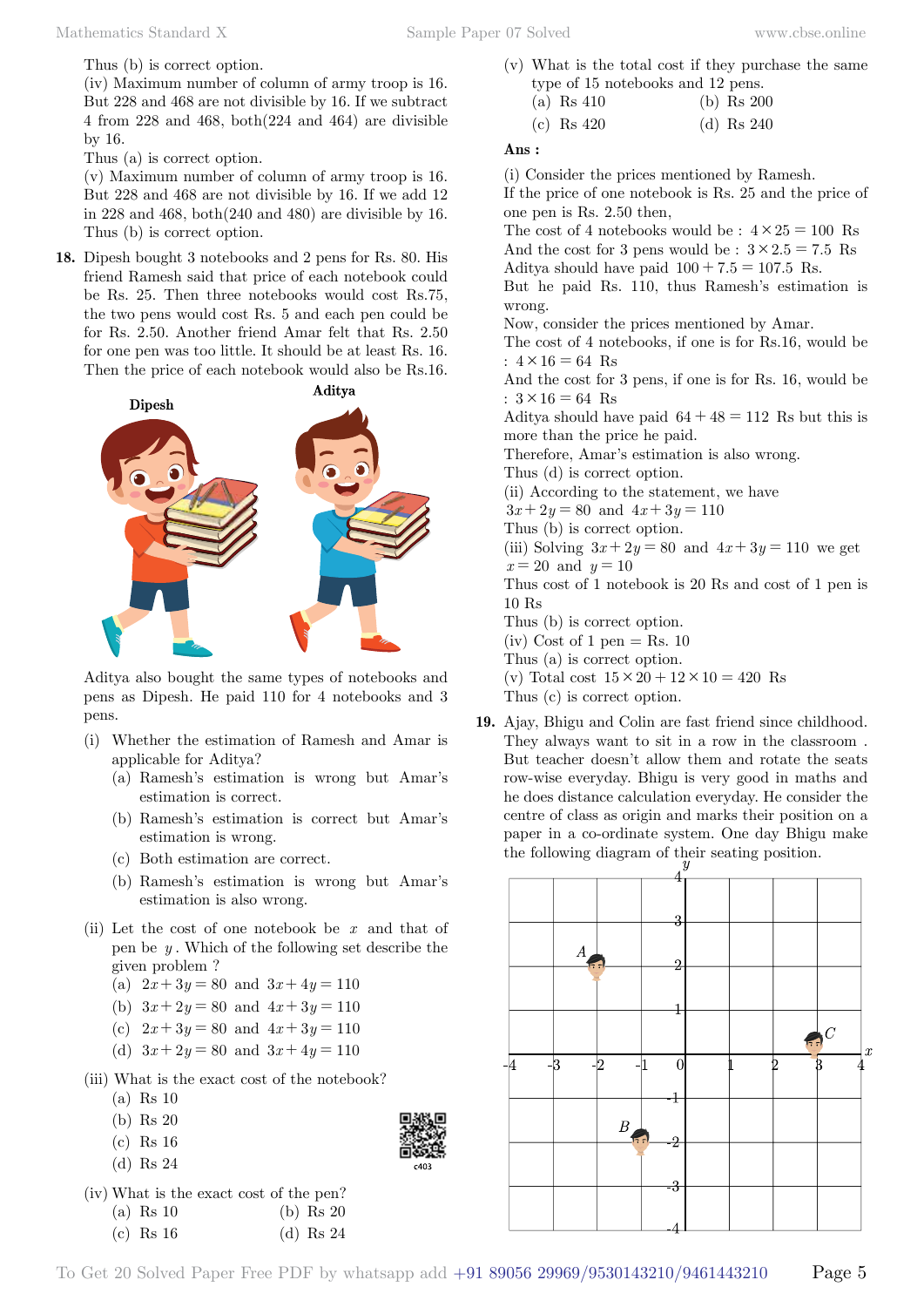- (i) What are the coordinates of point A?  $(a)$   $(2, 2)$ 
	- (b)  $(2, -2)$
	- (c)  $(-2, 2)$
	- (d)  $(-2, -2)$
- (ii) What is the distance of point *A* from origin ? (a) 8 (b)  $2\sqrt{2}$ 
	- (c) 4 (d)  $4\sqrt{2}$
- (iii) What is the distance between *A* and *B* ? (a)  $3\sqrt{19}$  (b)  $3\sqrt{5}$

| (c) $\sqrt{17}$ | (d) $2\sqrt{5}$ |
|-----------------|-----------------|
|-----------------|-----------------|

- (iv) What is the distance between *B* and *C* ? (a)  $3\sqrt{19}$  (b)  $3\sqrt{5}$ (c)  $2\sqrt{17}$  (d)  $2\sqrt{5}$
- (v) A point *D* lies on the line segment between points *A* and B such that  $AD:DB = 4:3$ . What are the the coordinates of point *D* ?

(a) 
$$
\left(\frac{10}{7}, \frac{2}{7}\right)
$$
 (b)  $\left(\frac{2}{7}, \frac{7}{7}\right)$   
\n(c)  $\left(-\frac{10}{7}, -\frac{2}{7}\right)$  (d)  $\left(-\frac{2}{7}, -\frac{7}{7}\right)$ 

 **Ans :**

(i) It may be seen easily from figure that coordinates of point *A* are  $(-2, 2)$ .

Thus (c) is correct option.

(ii) 
$$
OA = \sqrt{(0+2)^2 + (0-2)^2} = 2\sqrt{2}
$$
  
Thus (b) is correct option.

(iii) It may be seen easily from figure that coordinates of point *A* are  $(-1, -2)$ .

$$
AB = \sqrt{(-2+1)^2 + (2+2)^2}
$$
  
=  $\sqrt{1+4^2} = \sqrt{17}$ 

Thus (c) is correct option. (iv) It may be seen easily from figure that coordinates of point  $A$  are  $(0, 3)$ .

$$
BC = \sqrt{(-1-3)^2 + (-2-0)^2}
$$
  
=  $\sqrt{4^2 + 4} = 2\sqrt{5}$ 

Thus (d) is correct option.

(v) We have  $A(-2, 2)$  and  $B(-1, -2)$ 

$$
\frac{m}{n} = \frac{4}{3}
$$
  

$$
x = \frac{mx_2 + nx_1}{m+n} = \frac{-1(4) + 3(-2)}{4+3} = \frac{-10}{7}
$$
  

$$
y = \frac{my_2 + hy_1}{m+n} = \frac{-2(4) + 3(2)}{4+3} = \frac{-2}{7}
$$

Thus (c) is correct option.

**20.** Radio towers are used for transmitting a range of communication services including radio and television. The tower will either act as an antenna itself or support one or more antennas on its structure, including microwave dishes. They are among the tallest humanmade structures. There are 2 main types: guyed and self-supporting structures.

On a similar concept, a radio station tower was built in two sections *A* and *B* . Tower is supported by wires from a point *O* . Distance between the base of the tower and point *O* is 36 m. From point *O* , the angle of elevation of the top of section  $B$  is 30° and the angle of elevation of the top of section  $A$  is  $45^{\circ}$ .



n

 $30<sup>c</sup>$  $45^\circ$  $36m$ 

- (i) What is the height of the section *B* ? (a)  $12\sqrt{3}$  m (b)  $12\sqrt{2}$  m (c)  $8\sqrt{3}$  m (d)  $4\sqrt{2}$  m
- (ii) What is the height of the section *A* ?<br>
(a)  $12(2-\sqrt{2})$  (b)  $24(2-\sqrt{2})$ (b)  $24(2 - \sqrt{2})$ (c)  $12(3-\sqrt{3})$  (d)  $24(3-\sqrt{3})$
- (iii) What is the length of the wire structure from the point *O* to the top of section *A* ?
	- (a)  $32\sqrt{2}$  m (b)  $24\sqrt{3}$  m (c)  $28\sqrt{3}$  m (d)  $36\sqrt{2}$  m
- (iv) What is the length of the wire structure from the point *O* to the top of section *B* ?
	- (a)  $12\sqrt{3}$  m (b)  $24\sqrt{3}$  m
	- (c)  $28\sqrt{3}$  m (d)  $16\sqrt{3}$  m
- (v) What is the angle of depression from top of tower to point *O* ?

(a) 
$$
30^{\circ}
$$
 (b)  $45^{\circ}$ 

(c)  $15^{\circ}$  (d)  $75^{\circ}$ 

## **Ans :**

(i) We make the following diagram as per given information.



In 
$$
\triangle BCO
$$
  $\tan 30^{\circ} = \frac{BC}{OC}$   
 $BC = OC \tan 30^{\circ}$   
 $BC = 36 \times \frac{1}{\sqrt{3}} = 12\sqrt{3}$  m  
Thus (a) is correct option.

Download 20 Solved Sample Papers PDF from [www.cbse.online](http://www.cbse.online) Page 6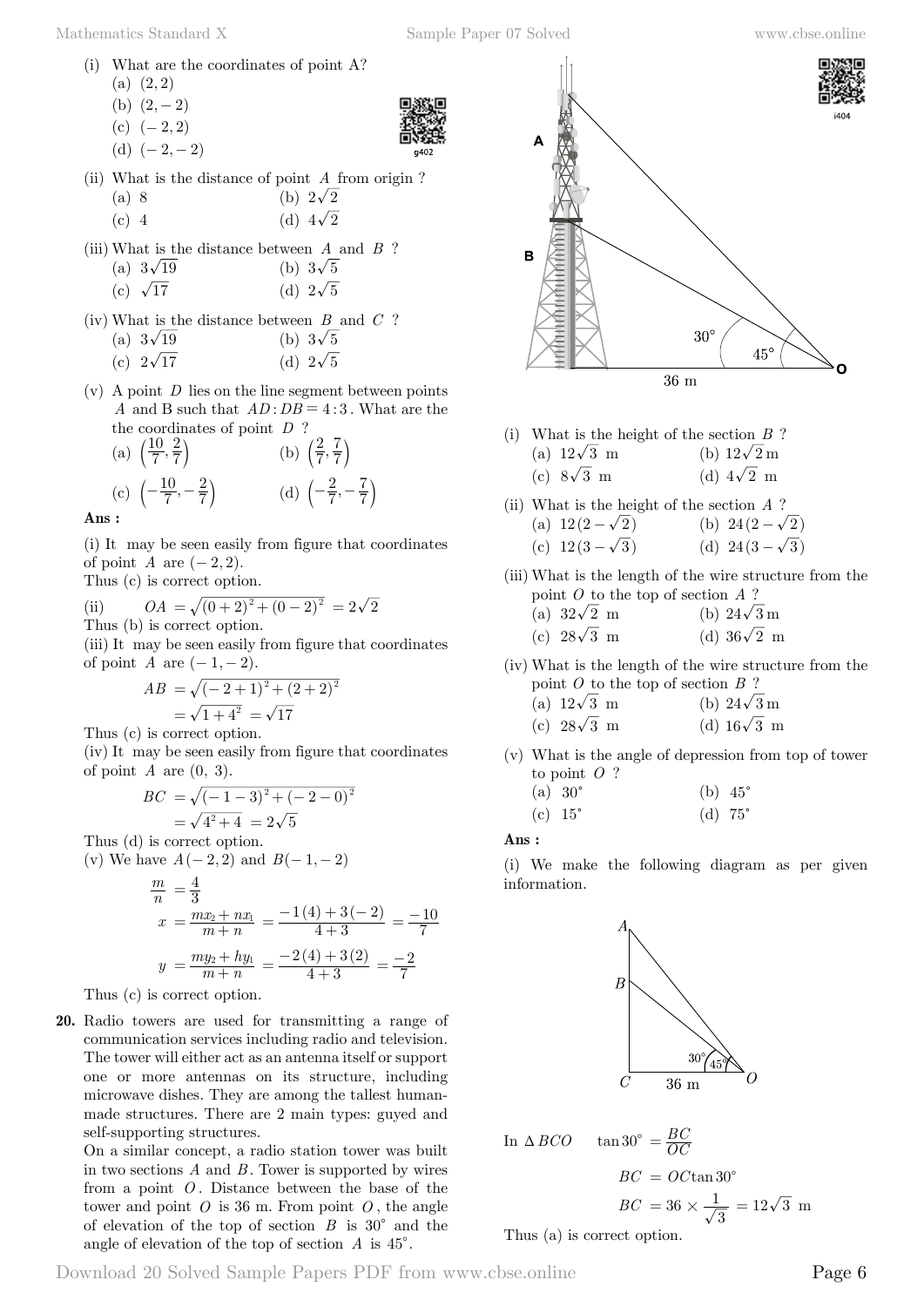Mathematics Standard X Sample Paper 07 Solved [www.cbse.online](http://www.cbse.online)

(ii) In  $\triangle ACO$ ,

$$
\tan 45^\circ = \frac{AC}{OC} = 1
$$

Thus  $AC = OC = 36$  m

Now,  $AB = AC - BC$ 

$$
= 36 - 12\sqrt{3} = 12(3 - \sqrt{3})
$$
 m  
Thus (c) is correct option

Thus (c) is correct option.

(iii) In  $\triangle ACO$ .

$$
\cos 45^\circ = \frac{OC}{OA}
$$

$$
\frac{1}{\sqrt{2}} = \frac{36}{OA}
$$

$$
OA = 36\sqrt{2} \text{ m}
$$

Thus (d) is correct option.

 $(iv)$  In  $\triangle BCO$ ,

$$
\cos 30^\circ = \frac{OC}{OB}
$$
  

$$
\frac{\sqrt{3}}{2} = \frac{36}{OB}
$$
  

$$
OB = \frac{72}{\sqrt{3}} \times \frac{\sqrt{3}}{\sqrt{3}} = 24\sqrt{3} \text{ m}
$$

Thus (b) is correct option.

(v) It is clear from figure that angle of elevation from point  $O$  to top of tower is  $45^{\circ}$ . This is equal to the angle of depression from top of tower to point *O* . Thus (b) is correct option.

## **Part - B**

### **All questions are compulsory. In case of internal choices, attempt anyone.**

**21.** If *m* and *n* are the zeroes of the polynomial  $3x^2 + 11x - 4$ , find the value of  $\frac{m}{n}$  $+\frac{n}{m}$ . **Ans :** [ Board Term-1 2012]

We have *n m*  $+\frac{n}{m} = \frac{m^2 + n^2}{mn} = \frac{(m+n)}{m}$  $m^2 + n$ *mn*  $=\frac{m^2+n^2}{mn}=\frac{(m+n)^2-2mn}{mn}(1)$ Sum of zeroes  $m + n = -\frac{11}{3}$  $mn = \frac{-4}{3}$ 

Product of zeroes

Substituting in (1) we have

*n*

$$
\frac{m}{n} + \frac{n}{m} = \frac{(m+n)^2 - 2mn}{mn}
$$

$$
= \frac{(-\frac{11}{3})^2 - \frac{-4}{3} \times 2}{\frac{-4}{3}}
$$

$$
= \frac{121 + 4 \times 3 \times 2}{-4 \times 3}
$$
or 
$$
\frac{m}{n} + \frac{n}{m} = \frac{-145}{12}
$$

or

**22.** In the figure given below, *ABCD* is a rectangle. Find the values of *x* and *y* .

**Ans :** [Board Term-1 2012, Set-30]



From given figure we have

$$
x + y = 22
$$
...(1)  
and  

$$
x - y = 16
$$
...(2)  
Adding (1) and (2), we have  

$$
2x = 38
$$
...(3)  

$$
x = 19
$$
Substituting the value of x in equation (1) we get

Substituting the value of  $x$  in equation  $(1)$ , we get

$$
+y=22
$$

$$
y = 22 - 19 = 3
$$

Hence,  $x = 19$  and  $y = 3$ .

19 + *y* = 22

**23.** Find the roots of the following quadratic equation :  $(x+3)(x-1) = 3\left(x-\frac{1}{3}\right)$ 

**Ans :** 
$$
[Board Term-2 2012]
$$

We have 
$$
(x+3)(x-1) = 3(x-\frac{1}{3})
$$
  
\n $x^2 + 3x - x - 3 = 3x - 1$   
\n $x^2 - x - 2 = 0$   
\n $x^2 - 2x + x - 2 = 0$   
\n $x(x-2) + 1(x-2) = 0$   
\n $(x-2)(x+1) = 0$   
\nThus  $x = 2, -1$ 

**24.** In a rectangle *ABCD*,*E* is a point on *AB* such that  $AE = \frac{2}{3}AB$ . If  $AB = 6$  km and  $AD = 3$  km, then find *DE*.

**Ans :** [Board Term-1 2016]

As per given condition we have drawn the figure below.



We have 
$$
AE = \frac{2}{3}AB = \frac{2}{3} \times 6 = 4 \text{ km}
$$

In right triangle *ADE*,

3

 $DE<sup>2</sup> = (3)<sup>2</sup> + (4)<sup>2</sup> = 25$ 

Thus  $DE = 5$  km

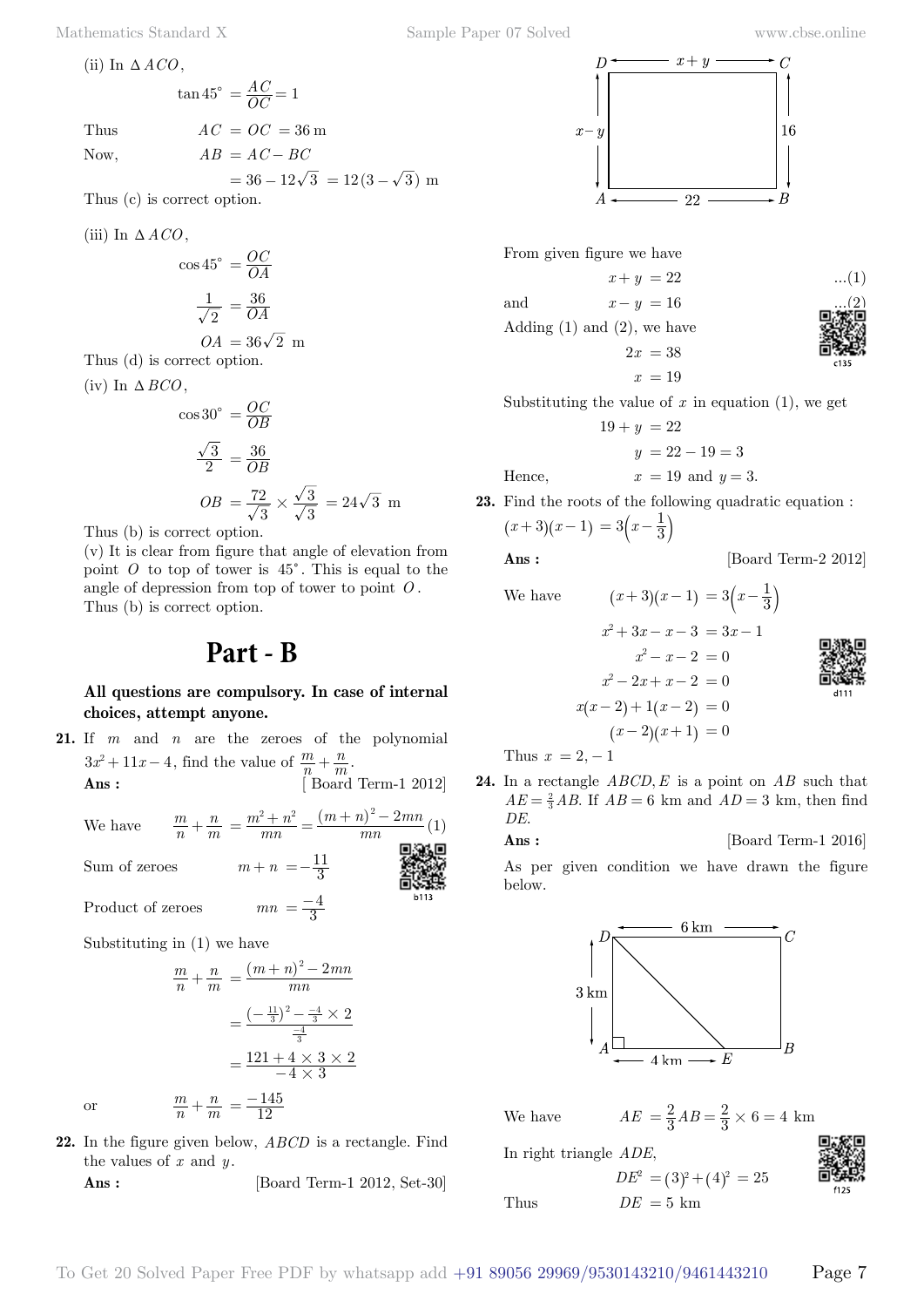h286

**25.** Show that : 
$$
\frac{\cos^2(45^\circ + \theta) + \cos^2(45^\circ - \theta)}{\tan(60^\circ + \theta)\tan(30^\circ - \theta)} = 1
$$

**Ans :** [Board 2020 OD Standard]

LHS = 
$$
\frac{\cos^2(45^\circ + \theta) + \cos^2(45^\circ - \theta)}{\tan(60^\circ + \theta)\tan(30^\circ - \theta)}
$$
  
= 
$$
\frac{\cos^2(45^\circ + \theta) + \sin^2(90^\circ - 45^\circ + \theta)}{\tan(60^\circ + \theta)\cot(90^\circ - 30^\circ + \theta)}
$$
  
= 
$$
\frac{\cos^2(45^\circ + \theta) + \sin^2(45^\circ + \theta)}{\tan(60^\circ + \theta)\cot(60^\circ + \theta)}
$$

$$
= \frac{1}{1} = 1 = \text{RHS}
$$

If  $\cos(40^\circ + x) = \sin 30^\circ$ , find the value of *x*. **Ans :** [Board Term-1 2015] We have

> $\cos(40^\circ - x) = \sin 30^\circ$  $\cos(40^\circ + x) = \sin(90^\circ - 60^\circ)$  $\cos(40^\circ + x) = \cos 60^\circ$  $40^{\circ} + x = 60^{\circ}$  $x = 60^{\circ} - 40^{\circ} = 20^{\circ}$

Thus  $x = 20^\circ$ .

**26.** Find the unknown values in the following table :

| Class Interval | Frequency      | Cumulative<br>Frequency |
|----------------|----------------|-------------------------|
| $0 - 10$       | 5              | 5                       |
| $10 - 20$      |                | $x_1$                   |
| 20-30          | x <sub>2</sub> | 18                      |
| $30 - 40$      | 5              | $x_3$                   |
| $40 - 50$      | $x_4$          | 30                      |

**Ans :** [Board Term-1 2016]

n177

We have  $x_1 = 5 + 7 = 12$  $x_2 = 18 - x_1 = 18 - 12 = 6$ 

and  $x_4 = 30 - x_3 = 30 - 23 = 7$ 

 **o** Calculate the median from the following data :

 $x_3 = 18 + 5 = 23$ 

|               |       |                         | ---------- |      |
|---------------|-------|-------------------------|------------|------|
| $M_{\rm orb}$ | 10.10 | $10.20$ $20.30$ $30.40$ |            | 140F |

| Marks                                 | $0 - 10$ | $10-20$ | $20-30$   $30-40$ | 40-50 |
|---------------------------------------|----------|---------|-------------------|-------|
| Number of $\vert 5 \vert$<br>Students |          |         | 30                |       |

**Ans :** [Board Term-1 2012]

We prepare following cumulative frequency table to find median class.

| <b>Marks</b> | No. of students $ c.f. $ |    |
|--------------|--------------------------|----|
| $0 - 10$     | 5                        | 5  |
| $10 - 20$    | 15                       | 20 |
| $20 - 30$    | 30                       | 50 |
| $30 - 40$    |                          | 58 |

| $40 - 50$ | c        | 60 |
|-----------|----------|----|
|           | $N = 60$ |    |

We have  $N = 60$ ;  $\frac{N}{2} = 30$ 

Cumulative frequency just greater than  $\frac{N}{2}$  is 50 and the corresponding class is 20-30. Thus median class is 20-20. 回路费回

Now 
$$
l = 20
$$
,  $f = 30$ ,  $F = 20$ ,  $h = 10$   
\nMedian,  $M_d = l + \left(\frac{\frac{N}{2} - F}{f}\right) \times h$   
\n $= 20 + \left(\frac{30 - 20}{30}\right) \times 10$   
\n $= 20 + \frac{100}{30} = 20 + \frac{10}{3}$   
\n $= 20 + 3.33$ 

Thus  $Md = 23.33$ 

**27.** If  $\alpha$  and  $\beta$  are the zeroes of the polynomial  $f(x) = x^2 - 4x - 5$  then find the value of  $\alpha^2 + \beta^2$ 

 **Ans :** [Board 2020 Delhi Basic]

We have  $p(x) = x^2 - 4x - 5$ 

Comparing it by  $ax^2 + bx + c$ , we get  $a = 1$ ,  $b = -4$ and  $c = -5$ 

Since, given  $\alpha$  and  $\beta$  are the zeroes of the polynomial,

Sum of zeroes, 
$$
\alpha + \beta = -\frac{b}{a} = \frac{-(-4)}{1} = 4
$$

and product of zeroes,  $\alpha\beta = \frac{c}{a} = \frac{-5}{1} = -5$ 

Now,  $\alpha^2 + \beta^2 = (\alpha + \beta)^2 - 2\alpha\beta$ 

 $d$ 294

 $=(4)^2-2(-5)$  $= 16 + 10 = 26$ 

 **o**

Find the quadratic polynomial, the sum and product of whose zeroes are  $-3$  and 2 respectively. Hence find the zeroes.

| Ans:                                    |                       | [Board 2020 OD Basic] |            |
|-----------------------------------------|-----------------------|-----------------------|------------|
| Sum of zeroes                           | $\alpha + \beta = -3$ |                       | $\dots(1)$ |
| and product of zeroes $\alpha\beta = 2$ |                       |                       |            |
| $\sim$                                  |                       |                       |            |

Thus quadratic equation is

$$
x2 - (\alpha + \beta) x + \alpha \beta = 0
$$
  

$$
x2 - (-3) x + 2 = 0
$$
  

$$
x2 + 3x + 2 = 0
$$

Thus quadratic equation is  $x^2+3x+2=0$ .

Now above equation can be written as

$$
x^{2} + 2x + x + 2 = 0
$$
  
\n
$$
x(x+2) + (x+2) = 0
$$
  
\n
$$
(x+2)(x+1) = 0
$$
  
\n
$$
x(2) = 0
$$
  
\n
$$
x(2) = 0
$$
  
\n
$$
x(2) = 0
$$
  
\n
$$
x(2) = 0
$$
  
\n
$$
x(2) = 0
$$
  
\n
$$
x(2) = 0
$$
  
\n
$$
x(2) = 0
$$
  
\n
$$
x(2) = 0
$$

Hence, zer

**28.** Show that the sum of all terms of an AP whose first term is  $a$ , the second term is  $b$  and last term is  $c$ , is equal to  $\frac{(a+c)(b+c-2a)}{2(b-a)}$  $b - a$  $a + c$  $(b + c - 2a)$ 2 2 −  $+ c$ )  $(b + c -$ 

**Ans :** [Board 2020 OD Standard]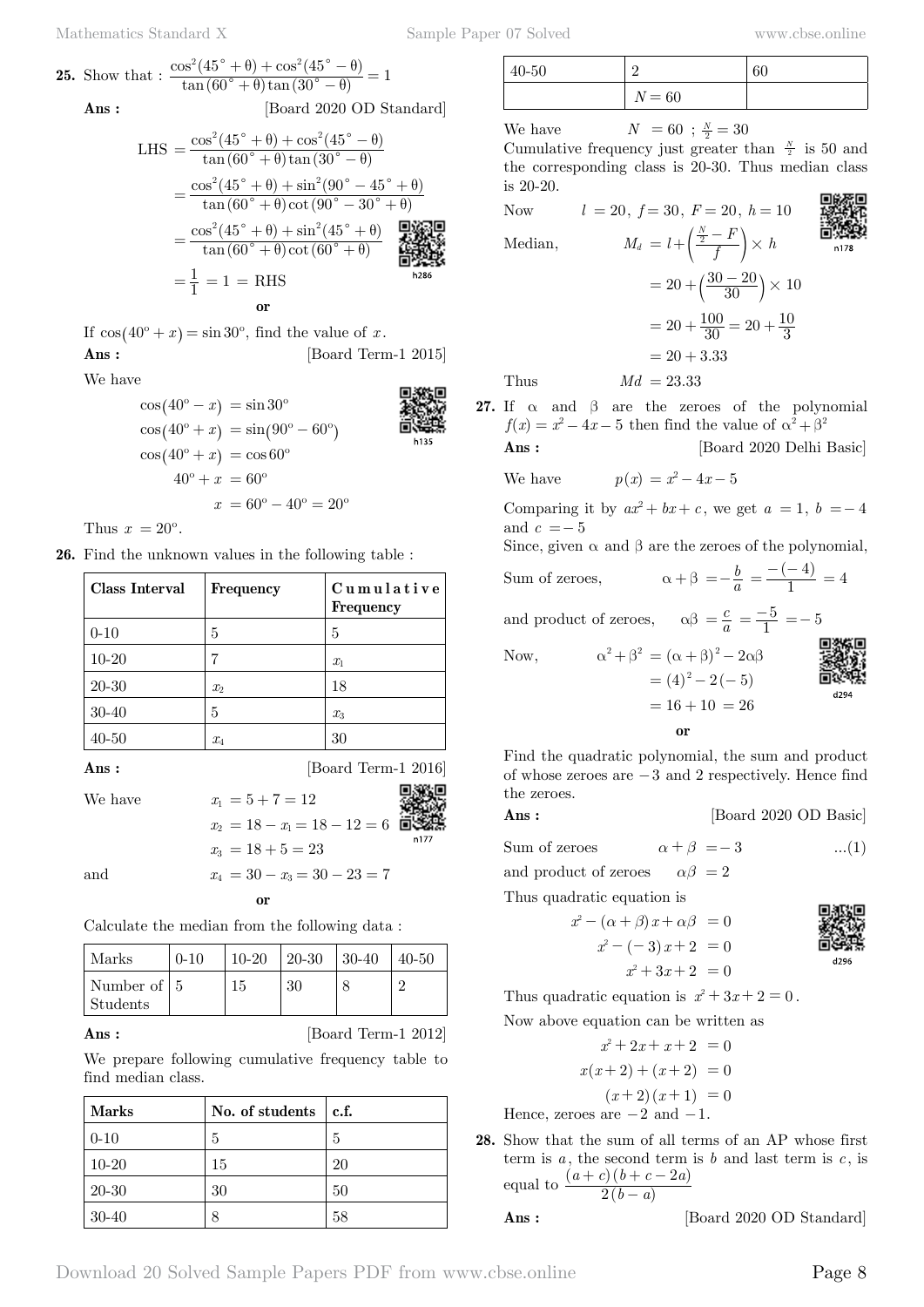Given, first term,  $A = a$ and second term  $A_2 = b$ Common difference,  $D = b - a$ Last term,  $A_n = c$  $A + (n-1)d = c$  $a + (n-1)(b-a) = c$  $(b - a)(n - 1) = c - a$  $n-1 = \frac{c-a}{b-a}$  $n = \frac{c - a}{b - a} + 1$  $=\frac{c-a+b-a}{b-a}$ 

Now sum of all terms

$$
S_n = \frac{n}{2}[A + A_n] = \frac{(b+c-2a)}{2(b-a)}[a+c]
$$

$$
= \frac{(a+c)(b+c-2a)}{2(b-a)}
$$
Hence Proved

 **o**

 $n = \frac{b+c-2a}{b-a}$ 

If in an AP, the sum of first *m* terms is *n* and the sum of its first *n* terms is *m*, then prove that the sum of its first  $(m + n)$  terms is  $-(m + n)$ .

 **Ans :** [Board 2020 OD Standard]

Let  $1<sup>st</sup>$  term of series be  $a$  and common difference be d, then we have

and  $S_n = m$ 

$$
\frac{m}{2}[2a + (m-1)d] = n \qquad ...(1)
$$

 $S_m = n$ 

$$
\frac{n}{2}[2a + (n-1)d] = m \qquad ...(2)
$$

Subtracting we have

$$
a(m-n) + \frac{d}{2}[m(m-1) - n(n-1)] = n-m
$$
  
\n
$$
2a(m-n) + d[m^2 - n^2 - (m-n)] = 2(n-m)
$$
  
\n
$$
2a(m-n) + d(m-n)[(m+n) - 1] = 2(n-m)
$$
  
\n
$$
2a + d[(m+n) - 1] = -2
$$
  
\nNow,  
\n
$$
S_{m+n} = \frac{m+n}{2}[2a + (m+n-1)d]
$$

$$
= \frac{m+n}{2}(-2)
$$

$$
= -(m+n)
$$

**29.** Two right triangles *ABC* and *DBC* are drawn on the same hypotenuse *BC* and on the same side of *BC* . If *AC* and *BD* intersect at *P*, prove that  $AP \times PC = BP \times DP$ .

$$
Ans: \qquad \qquad [\text{Board 2019 OD}]
$$

Let  $\triangle ABC$ , and  $\triangle DBC$  be right angled at *A* and *D* respectively.

As per given information in question we have drawn the figure given below.

In  $\triangle BAP$  and  $\triangle CDP$  we have

 $\angle BAP$  =  $\angle CDP = 90^{\circ}$ and due to vertical opposite angle  $\angle$ *BPA* =  $\angle$ *CPD* 

By AA similarity we have

Therefo

$$
\triangle BAP \sim \triangle CDF
$$
  
re 
$$
\frac{BP}{PC} = \frac{AP}{PD}
$$

$$
AP \times PC = BP \times PD
$$
 Hence Proved

**30.** If  $\sin \theta + \cos \theta = \sqrt{3}$ , then prove that  $\tan \theta + \cot \theta = 1$ . **Ans :** [Board 2020 SQP Standard]

Given, 
$$
\sin \theta + \cos \theta = \sqrt{3}
$$
  
Squaring above equation, we have  
 $\sin^2 \theta + \cos^2 \theta + 2 \sin \theta \cos \theta = 3$ 

$$
1 + 2\sin\theta\cos\theta = 3
$$

$$
2\sin\theta\cos\theta = 3 - 1 = 2
$$

$$
\sin\theta\cos\theta = 1
$$

Now,  $\tan \theta + \cot \theta = \frac{\sin \theta}{\cos \theta}$ sin sin cos θ θ  $=$  $\frac{\sin \theta}{\cos \theta} + \frac{\cos \theta}{\sin \theta}$  $=\frac{\sin^2\theta+\cos^2\theta}{\sin\theta\cos\theta}$  $=\frac{\sin^2\theta + \cos^2\theta}{\sin\theta\cos\theta}$  $=\frac{1}{\sin\theta\cos\theta}$ 

Substituting value of  $\sin \theta \cos \theta$  we have

$$
\tan\theta + \cot\theta = \frac{1}{\sin\theta\cos\theta} = \frac{1}{1} = 1
$$

**31.** Draw a line segment *AB* of length 8 cm. Taking *A* as centre, draw a circle of radius 4 cm, and taking *B* as centre draw another circle of radius 3 cm. Construct tangents to each circle of radius centre of the other circle.

 **Ans :** [Board Term-2 Foreign 2017, OD 2014]

#### **Steps of Construction :**

- 1. Draw a line segment *AB* of length 8 cm.
- 2. Draw a circle with centre *A* and radius 4 cm.
- 3. Draw another circle with centre *B* and radius 3 cm.
- 4. Taking *AB* as diameter draw another circle, which intersects first two circles at *P* and *Q*, and *R* and *S* .
- 5. Join *B* to *P*, *B* to *Q A*, to *R* and *A* to *S* . Thus *BP, BQ, AR* and *AS* are the required tangents.



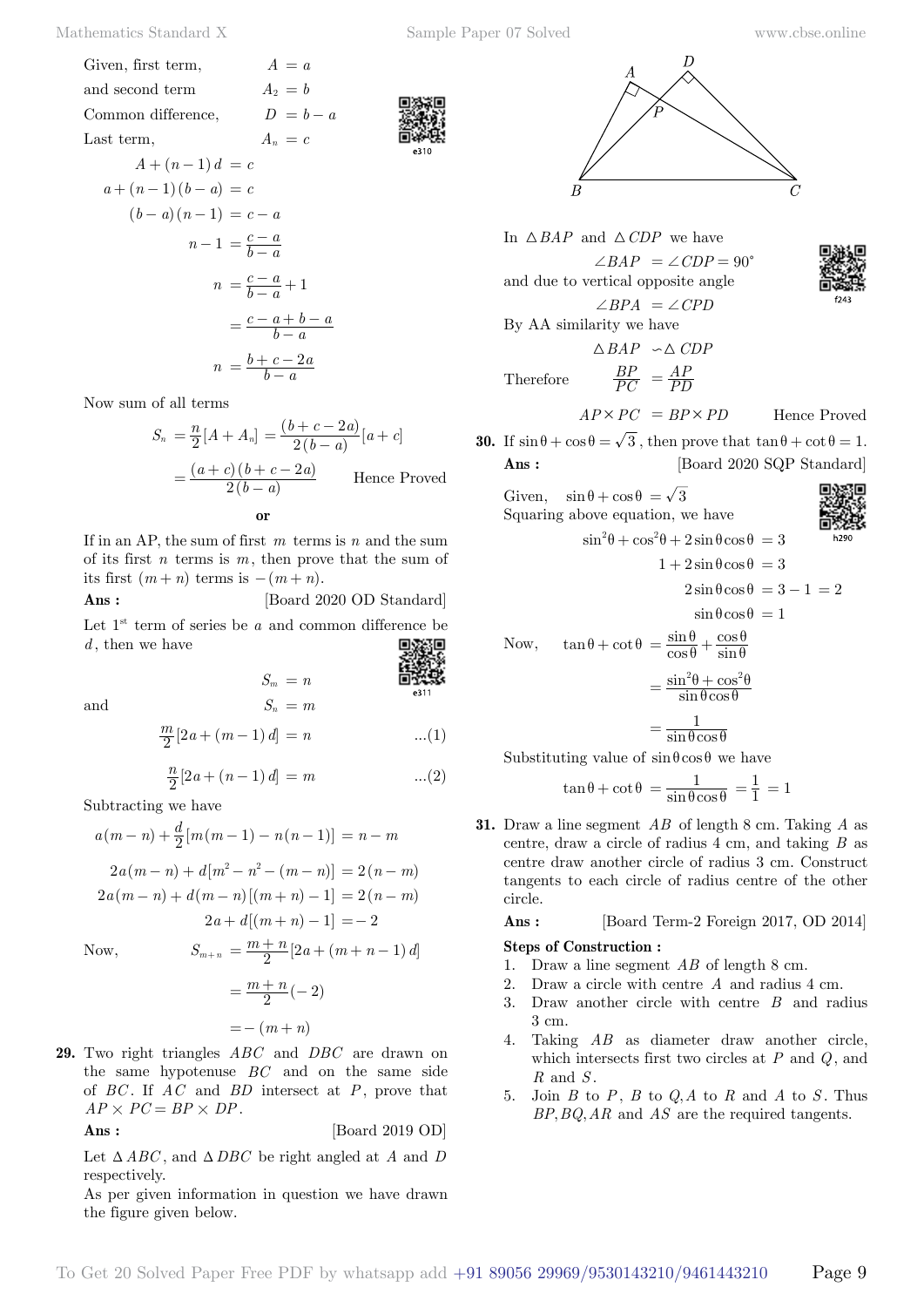

**32.** In fig. *APB* and *AQP* are semi-circle, and *AO* = *OB* . If the perimeter of the figure is 47 cm, find the area of the shaded region. Use  $\pi = \frac{22}{7}$ .





**Ans :** [Board Term-2 Delhi 2015]

We have redrawn the given figure as shown below;



Let  $r$  be the radius of given circle. It is given that perimeter of given figure is 47 cm.

$$
2\pi r - \frac{1}{4}(2\pi r) + 2r = 47
$$

$$
\frac{3\pi r}{2} + 2r = 47
$$

$$
r\left(\frac{3}{2} \times \frac{22}{7} + 2\right) = 47
$$

$$
r\left(\frac{33}{7} + 2\right) = 47
$$

$$
r = \frac{47 \times 7}{47} =
$$

Now, area of shaded region

$$
A = \text{area of circle} - \frac{1}{4} \text{ area of circle}
$$

$$
= \frac{3}{4} \text{ area of circle}
$$

$$
= \frac{3}{4} \pi r^2 = \frac{3}{4} \times \frac{22}{7} \times 7 \times 7
$$

$$
= \frac{3}{2} \times 77 = 115.5 \text{ cm}^2
$$

**33.** Find the mean of the following distribution by step deviation method :

| $\gamma_{\rm lass}$ | $0 - 10$ | $10-$<br>20 | $20-$<br>30 | $30-$<br>40 | 40-<br>50 | $50-$<br>60 |
|---------------------|----------|-------------|-------------|-------------|-----------|-------------|
| Frequency           | ◡        | 13          | റ്          |             |           | P.<br>◡     |

**Ans :** [Board Term-1 2011]

| Class     | $x_i$<br>(Class<br>Marks) | $u_i =$<br>$\frac{x_i - a_i}{\cdots}$<br>h | $f_i$        | $\int_i u_i$                          |
|-----------|---------------------------|--------------------------------------------|--------------|---------------------------------------|
| $0 - 10$  | 5                         | -3                                         | 5            | $-15$                                 |
| 10-20     | 15                        | $-2$                                       | 13           | $-26$                                 |
| $20 - 30$ | 25                        | $-1$                                       | 20           | $-20$                                 |
| $30 - 40$ | 35                        | $\Omega$                                   | 15           | $\Omega$                              |
| $40 - 50$ | 45                        | 1                                          | 7            | 7                                     |
| 50-60     | 55                        | $\overline{2}$                             | $\mathbf{5}$ | 10                                    |
|           | Total                     |                                            |              | $\sum f_i = 65 \mid \sum f u_i = -44$ |

Let assumed mean,  $a = 35$  and given  $h = 10$ .

Mean,  $M = a + \frac{\sum f_i u_i}{\sum f_i} \times h$ 

$$
\begin{array}{c}\n\frac{1}{2} \\
\frac{1}{2} \\
\frac{1}{2} \\
\frac{1}{2} \\
\frac{1}{2} \\
\frac{1}{2} \\
\frac{1}{2} \\
\frac{1}{2} \\
\frac{1}{2} \\
\frac{1}{2} \\
\frac{1}{2} \\
\frac{1}{2} \\
\frac{1}{2} \\
\frac{1}{2} \\
\frac{1}{2} \\
\frac{1}{2} \\
\frac{1}{2} \\
\frac{1}{2} \\
\frac{1}{2} \\
\frac{1}{2} \\
\frac{1}{2} \\
\frac{1}{2} \\
\frac{1}{2} \\
\frac{1}{2} \\
\frac{1}{2} \\
\frac{1}{2} \\
\frac{1}{2} \\
\frac{1}{2} \\
\frac{1}{2} \\
\frac{1}{2} \\
\frac{1}{2} \\
\frac{1}{2} \\
\frac{1}{2} \\
\frac{1}{2} \\
\frac{1}{2} \\
\frac{1}{2} \\
\frac{1}{2} \\
\frac{1}{2} \\
\frac{1}{2} \\
\frac{1}{2} \\
\frac{1}{2} \\
\frac{1}{2} \\
\frac{1}{2} \\
\frac{1}{2} \\
\frac{1}{2} \\
\frac{1}{2} \\
\frac{1}{2} \\
\frac{1}{2} \\
\frac{1}{2} \\
\frac{1}{2} \\
\frac{1}{2} \\
\frac{1}{2} \\
\frac{1}{2} \\
\frac{1}{2} \\
\frac{1}{2} \\
\frac{1}{2} \\
\frac{1}{2} \\
\frac{1}{2} \\
\frac{1}{2} \\
\frac{1}{2} \\
\frac{1}{2} \\
\frac{1}{2} \\
\frac{1}{2} \\
\frac{1}{2} \\
\frac{1}{2} \\
\frac{1}{2} \\
\frac{1}{2} \\
\frac{1}{2} \\
\frac{1}{2} \\
\frac{1}{2} \\
\frac{1}{2} \\
\frac{1}{2} \\
\frac{1}{2} \\
\frac{1}{2} \\
\frac{1}{2} \\
\frac{1}{2} \\
\frac{1}{2} \\
\frac{1}{2} \\
\frac{1}{2} \\
\frac{1}{2} \\
\frac{1}{2} \\
\frac{1}{2} \\
\frac{1}{2} \\
\frac{1}{2} \\
\frac{1}{2} \\
\frac{1}{2} \\
\frac{1}{2} \\
\frac{1}{2} \\
\frac{1}{2} \\
\frac{1}{2} \\
\frac{1}{2} \\
\frac{1}{2} \\
\frac{1}{2} \\
\frac{1}{2} \\
$$

$$
= 35 + \frac{-44}{65} \times 10
$$

$$
= 35 - 6.76 = 28.24
$$

**34.** In figure *O* is the centre of a circle of radius 5 cm. *T* is a point such that  $OT = 13$  cm and  $OT$  intersects circle at *E* . If *AB* is a tangent to the circle at *E* , find the length of *AB* , where *TP* and *TQ* are two tangents to the circle.



**Ans :** [Board Term-2 Delhi 2016]

Here  $\triangle$ *OPT* is right angled triangle because *PT* is tangent on radius *OP*.

and  $TE = OT - OE$ 

 $= 13 - 5 = 8$  cm

 $=\sqrt{169 - 25} = 12$  cm

Since length of tangents from an external point to a circle are equal,

Let  $PA = AE = x$ 

Thus  $PT = \sqrt{13^2 - 5^2}$ 

Here  $\triangle AET$  is right angled triangle because  $\overline{AB}$  is tangent on radius *OE* .

In 
$$
\triangle AET
$$
,  $TA^2 = TE^2 + EA^2$   
\n
$$
(TP - PA)^2 = 8^2 + x^2
$$
\n
$$
(12 - x)^2 = 64 + x^2
$$

Download 20 Solved Sample Papers PDF from [www.cbse.online](http://www.cbse.online) Page 10

 $7 \text{ cm}$